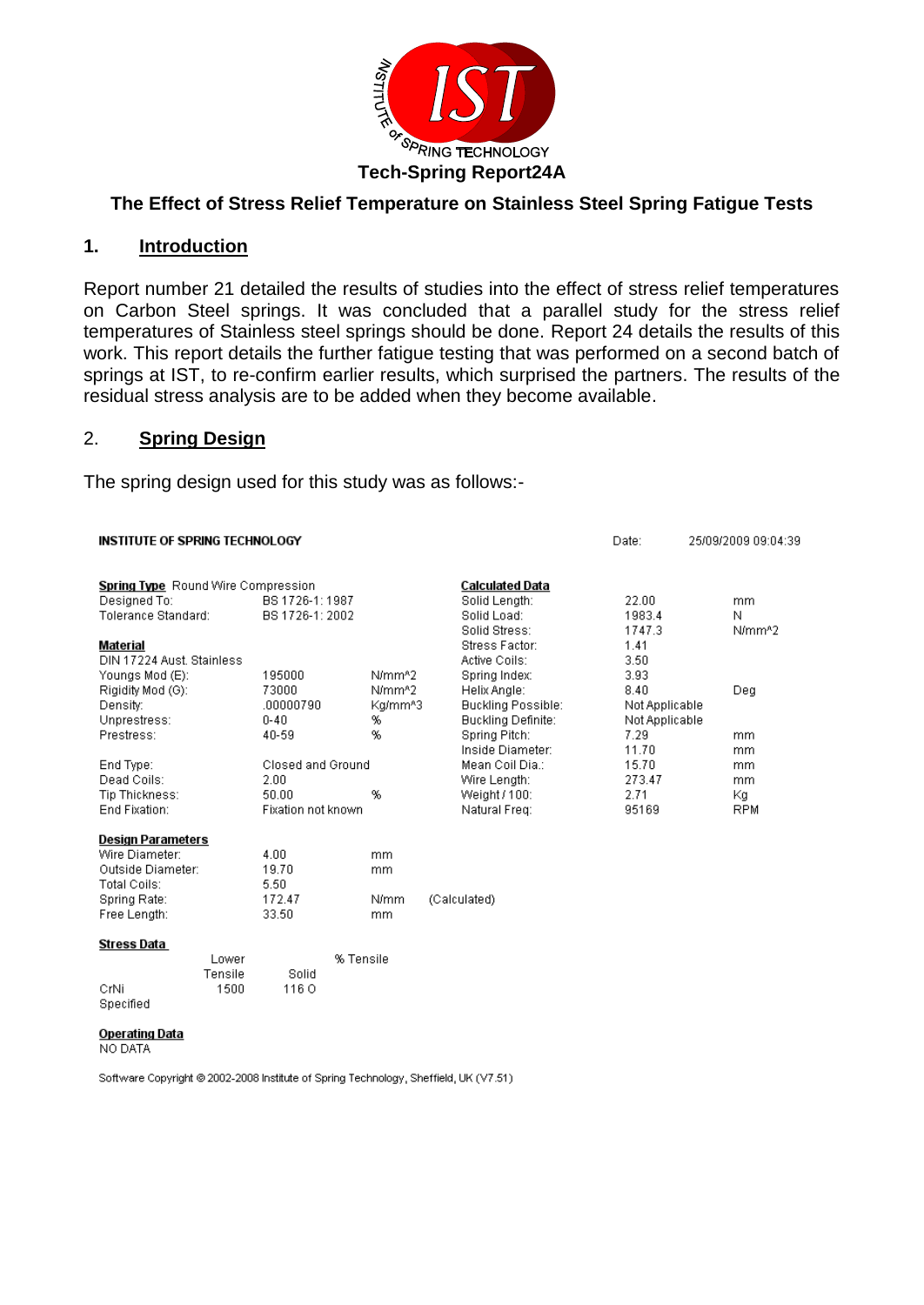

### **INSTITUTE OF SPRING TECHNOLOGY**

25/09/2009 09:08:02 Date:

| <b>Spring Drawing</b>                                                                          |                   |        | Right hand helix          |  |
|------------------------------------------------------------------------------------------------|-------------------|--------|---------------------------|--|
|                                                                                                | Material:         |        | DIN 17224 Aust. Stainless |  |
| σ                                                                                              | Wire Diameter:    | 4.00   | mm                        |  |
|                                                                                                | Outside Diameter: | 19.70  | mm                        |  |
|                                                                                                | Total Coils:      | 5.50   |                           |  |
|                                                                                                | Spring Rate:      | 172.47 | N/mm                      |  |
|                                                                                                | Free Length:      | 33.50  | mm                        |  |
|                                                                                                | Solid Length      | 22.00  | mm                        |  |
| $\begin{array}{l} D_{\rm e} \\ n_{\rm t} \\ E_{\rm 0} \\ L_{\rm c} \\ F_{\rm cth} \end{array}$ | Solid Load        | 1983.4 | Ν                         |  |



## 3. **Heat Treatment Program**

The following heat treatment cycles were adopted:-

- a) 5 minutes @ 250°C after coiling.
- b) 15 minutes @ 250°C after coiling.
- c) 60 minutes @ 250°C after coiling.
- d) 5 minutes @ 350°C after coiling.
- e) 15 minutes @ 350°C after coiling.
- f) 60 minutes @ 350°C after coiling.
- g) 5 minutes @ 450°C after coiling.
- h) 15 minutes @ 450°C after coiling.
- i) 60 minutes @ 450°C after coiling.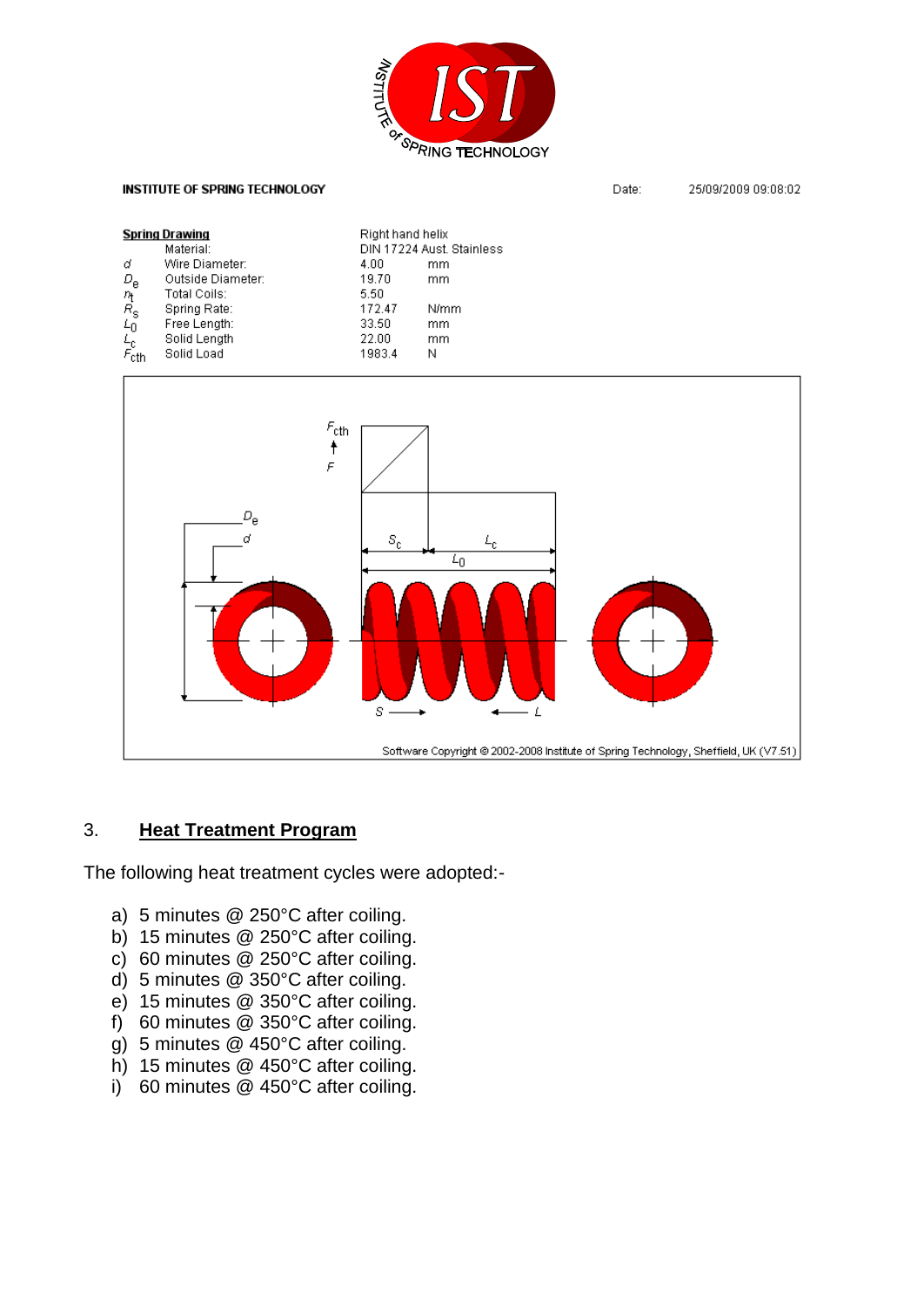

The heat treated springs were fatigue tested at 500 MPa and 600 MPa. The testing was performed at IST.

## 5. **Fatigue Test Results Analysis by IST**

The fatigue data for all heat treatment temperatures is presented below, and is grouped according to the treatment time.



### **Fatique Data 5 Minutes**

Figure 1. Fatigue data for all temperatures after 5 minutes heat treatment.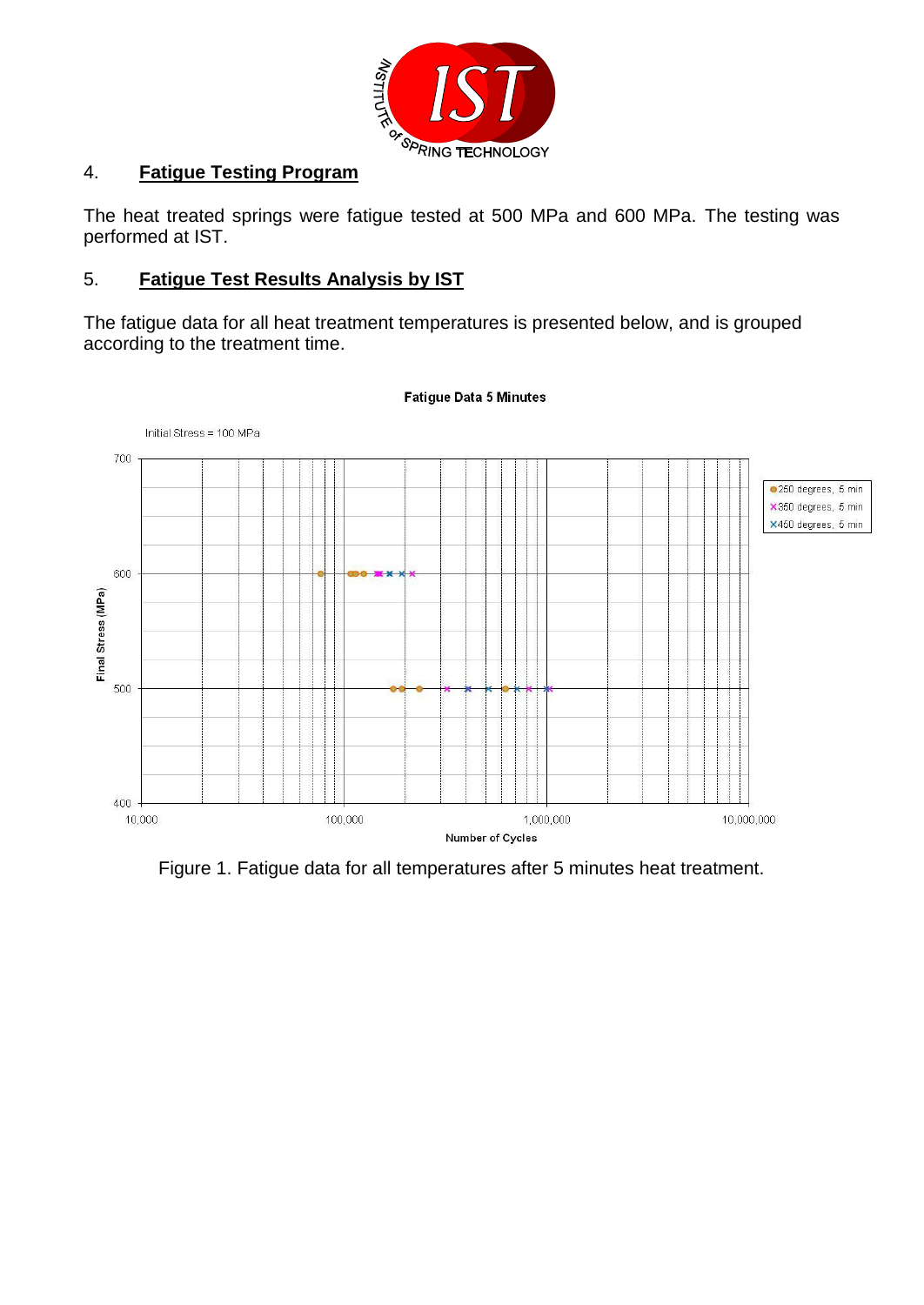





### Fatigue Data 60 Minutes



Figure 3. Fatigue data for all temperatures after 60 minutes heat treatment.